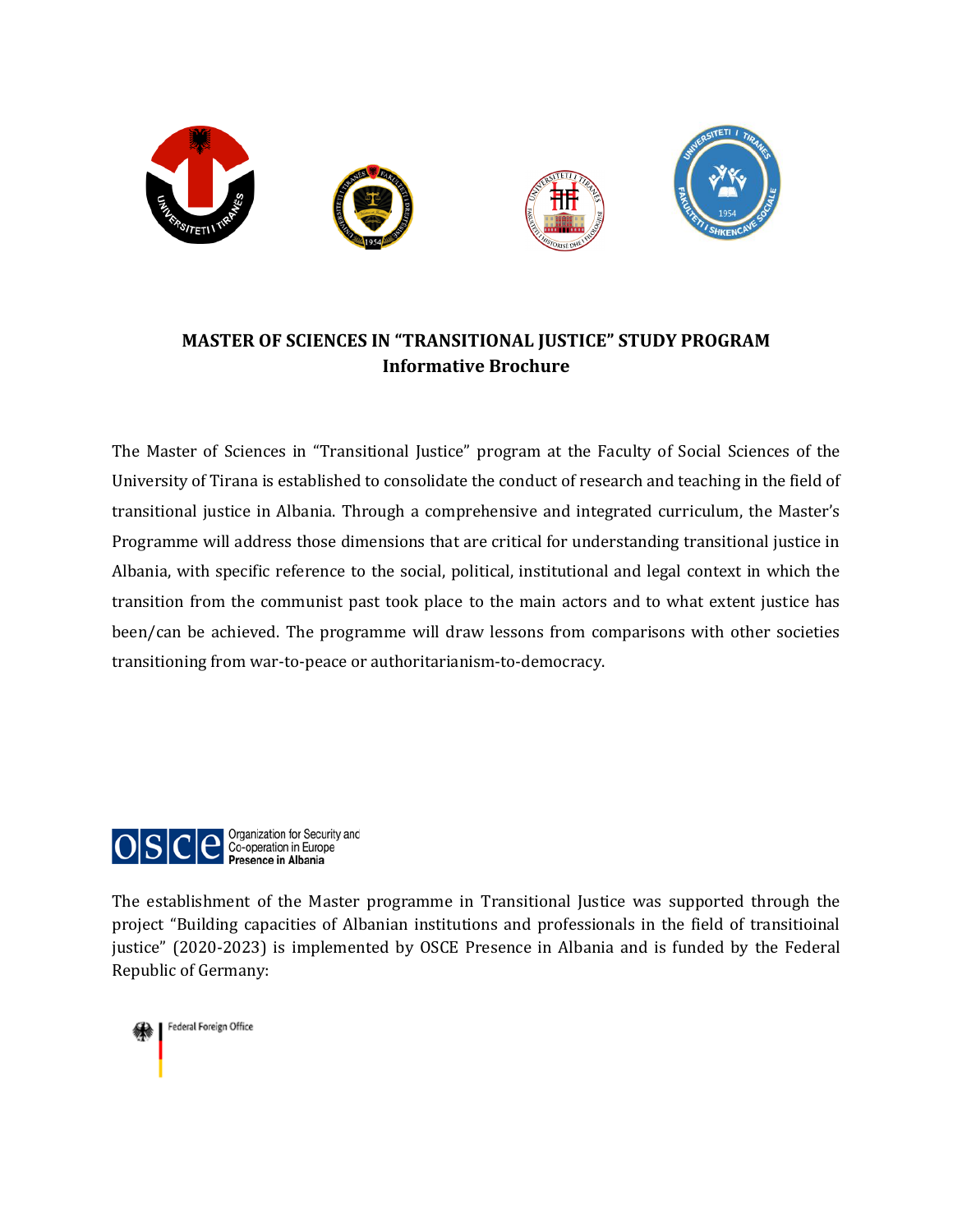#### **FORM OF STUDIES AND DIPLOMA**

The second cycle, Master of Sciences in "Transitional Justice" study program is a program of 120 credits and academic duration of 2 academic years (4 semesters), in Albanian and full-time form of studies. Upon completion of this study program, a second cycle, Master of Sciences in "Transitional Justice" diploma is issued, in the Faculty of Social Sciences of the University of Tirana, in reference to level 7 of the Albanian Framework of Qualifications.

#### **CURRICULA OF THE STUDY PROGRAM**

The curricula of the Master in the field of Transitional Justice program is a contemporary and in line with international standarts, developed by professors of the University of Tirana, with the mentorship of three international experts, professors recruited by the OSCE Presence in Albania.

The curricula of the program curriculum has been drafted to link the three areas of study, sociology, law, and history, and meets the profile of a researcher in the field of transitional justice. The modules analyze issues, measures, policies and institutions of transitional justice from an interdisciplinary perspective - including research methods - and give the opportunity for in-depth analysis at local, national, regional and international levels.

A special element in this curriculum is the emphasis on the practical dimension as within each subject / syllabus, but also in a separate module in the master curriculum.

In the framework of the projects on the establishemeent of the Centre for Justice and Transformation and Master in Transitional Justice the Presence has donated to the Centre for Justice and Transformation/Faculty of Social Sciences books and other relevant academic materials to be used by the Centre staff, the academic staff and the students of the Master's Programme. The Presence has also provided online access to relevant academic journals in the field of transitional justice, law, social sciences and history.

### **MODULES AND CREDITS**

#### **FIRST YEAR OF STUDIES**

• **Human Rights and Transitional Justice - 8 ECTS**

The course enables students to assess, distinguish and analyze acts of assault, abuse and violation of human rights, especially in post-authoritarian societies. For example, crimes against humanity that took place during the wars in Yugoslavia differ from the human rights violations during the dictatorship in Albania. Students will be able to understand why the destruction of villages, the taking of children hostage, the destruction of a country's infrastructure and media censorship are serious crimes dealt with by transitional justice. By recognizing human rights principles, their norms, moral and legal standards, students will be able to distinguish among them and understand why justice measures are applied in some cases and not in others.

### • **Transitional Justice and International Human Rights Law - 8 ECTS**

Students will acquire knowledge about the fundamentals of the International Human Rights Law and its significance to societies transitioning from armed conflict or authoritarian regimes to a democratic political system, respecting human rights, will learn about the practice and case law of the international and regional human rights bodies and mechanisms, focusing on topics relevant to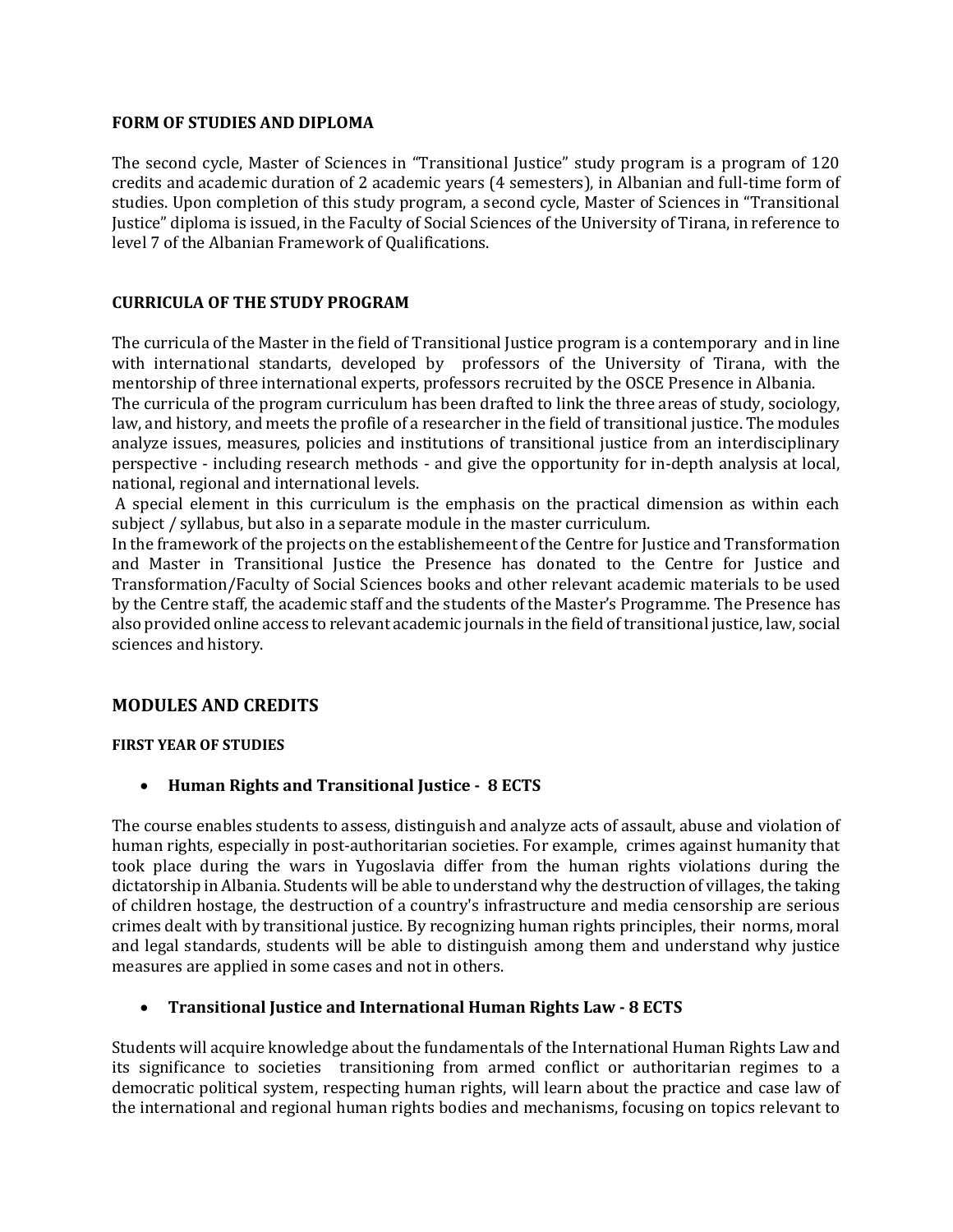transitional justice and will be introduced to "fundamental" rights associated with transitional justice (the right to truth, justice, reparation and guarantees of non-repetition). During this course students will understand the role of civil, political, economic, social, and cultural rights in the context of Transitional Justice and will analyse the jurisdiction over transitional justice mechanisms, as the European Court of Human Rights has played an important role in the establishment of normative standards, thus contributing to both transitional justice jurisdiction and the rule of law.

### • **Transitional Justice and History: Theoretical Approaches - 8 ECTS**

The course is divided into two parts, with the first part dedicated to the theoretical aspect of transitional justice and history. This part aims to shed light on the developments of transitional justice in the 20th and 21st centuries, and reflects on contemporary debates in this field. The course will probe into discourses on accountability and social reconciliation, and promote the idea of how transitional justice can serve that "justice be made". The course aims to provide a multidimensional research on current political, moral and theoretical debates in the field of transitional justice. An essential aspect of the course is the analysis of the effectiveness of strategies employed by posttotalitarian / post-communist societies to deal with the legacies of political crime and human rights violations.

The second part of the course focuses on the main narratives and discourses on communism and communist legacy in the context of memory policies in Albania. It explains the aspects of remembrance policies and commemoration of events from the communist past. Students will learn how to raise analytical questions in the discourse on the memory of communism and transitional justice in post-communist Albania, and are encouraged to engage intensively in discussions on the topics of the course syllabus.

## • **Gender and Transitional Justice (elective) - 6 ECTS**

Students will understand why gender is important to be addressed as a matter of transitional justice. They will learn that violence and conflicts are based on cultural norms leading to the use of genderbased violence and violence against women, including rape as a weapon of war. Students will also learn why sexual violence is a war crime and should be punished in the same way as other war crimes, as defined by the international criminal and humanitarian legislation. Upon completion of the course students will be able to implement transitional justice measures within gender and will know how to include the gender dimension in all transitional justice, legal and administrative mechanisms.

## • **Social Justice through Transitional Justice (elective) - 6 ECTS**

The module Social Justice through Transitional Justice, aims to enhance students' knowledge and critical thinking about social justice. It aims to examine the root causes of inequality, diversity and human rights, and to prepare students to be able to respond to contemporary challenges based on an analysis of the Theory of Justice from classical to modern concepts of social justice. During this course we will illustrate and compare the perspectives of scholars like M. Sandel, Ch. Taylor, J. Habermas, John Rawls M. Walzer, A. Macintyre, R. Dworkin, and others.

This theoretical knowledge will be used for the practical analysis of real social phenomena, especially in relation to most of complex cases, also affected by the existence of dictatorial regimes.

# • **Transitology and Regime Consolidation through Transitional Justice - 8 ECTS**

In this module students will learn how successive stages of institution building can lead to democracy. They will understand to what extent transitional justice mechanisms çan increase or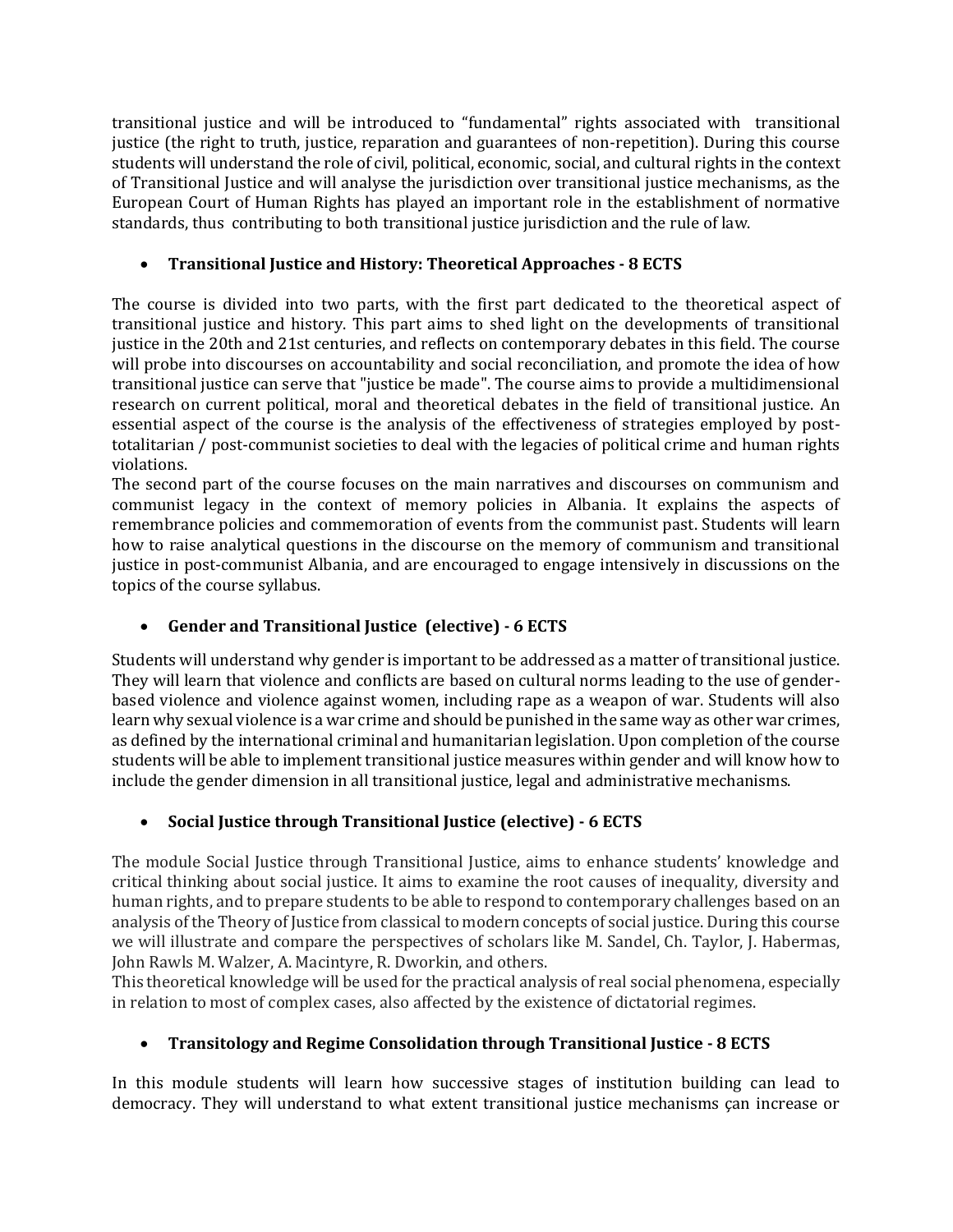decrease citizens' trust in the new regime, victims' trust in justice, perpetrators' trust in an impartial trial, and hope in institution building.

### • **Reparations, Compensations and Commemorative Acts in Post-Autocratic Society - 8 ECTS**

The course examines victim-centred measures for the students to understand that the recognition of victims' sufferings is an obligation for the states. These measures repair the consequences of mass violence and establish human rights under the international law obligations. The victim is a person who has suffered harm under the international human rights law and international criminal law, in an armed conflict, whose life or the lives of his relatives have been threatened to testify against himself, who has been abused and violated, and has suffered systematic discrimination and social exclusion due to ethnicity, age, gender, religion, ideology, language and disability. The exclusion is made by denying them higher education, employment, social mobility. Victims have been imprisoned, subjected to inhuman degrading treatment and torture, have been humiliated in various ways and excluded form the enjoyment of basic human rights. Therefore, measures should be taken to mitigate the effects of the consequences of these crimes on the victims. These measures have also a preventive effect, deterring the occurrence of such atrocities in the future.

## • **Public International Law and Transitional Justice - 8 ECTS**

Students will gain knowledge on the system and key institutions of the Public International Law, will learn how to use the relevant methods to analyze and resolve International Law issues and will be able to identify the relevant sources of International Law and interpret statutes and other sources of International Law in compliance with the established methods of interpretation. Students will also acquire a detailed understanding of specific branches of Public International Law, in particular those broadly related to transitional justice and topics related to International Law. During this course students will gain skills to formulate legal arguments for achieving a certain result and will understand international law in the context of international realities.

## • **Transitional Justice and Rule of Law in the Albanian Context Compared to Post-Communist Countries in Europe (elective) - 6 ECTS**

Students will understand the different relations among the concepts of transitional justice, rule of law and democracy, will be able to test the relationships between the types of lustration and democracy and will critically understand and evaluate justice policies and the implementation of justice processes. Students will also be able to recognize transitional justice mechanisms implemented in post-communist Eastern Europe countries, to evaluate the status quo of the judiciary, especially in relation to key stakeholders, in order to identify systemic gaps that need to be reformed. During this course students will be able to compare transitional justice policies implemented in post-communist countries, mainly in the region and will analyse transitional justice mechanisms implemented in Albania.

## • **Transitional Justice and International Criminal Law (elective) - 6 ECTS**

Students will understand why some of the abuses of human rights and violations of the humanitarian law are considered "international crimes" under the international law; how is this term defined, and how different international and national courts can prosecute them, will learn about the origin and development of the international criminal law, as a specialized field of the public international law and will be introduced to relevant legal principles and frameworks, such as the Rome Statute and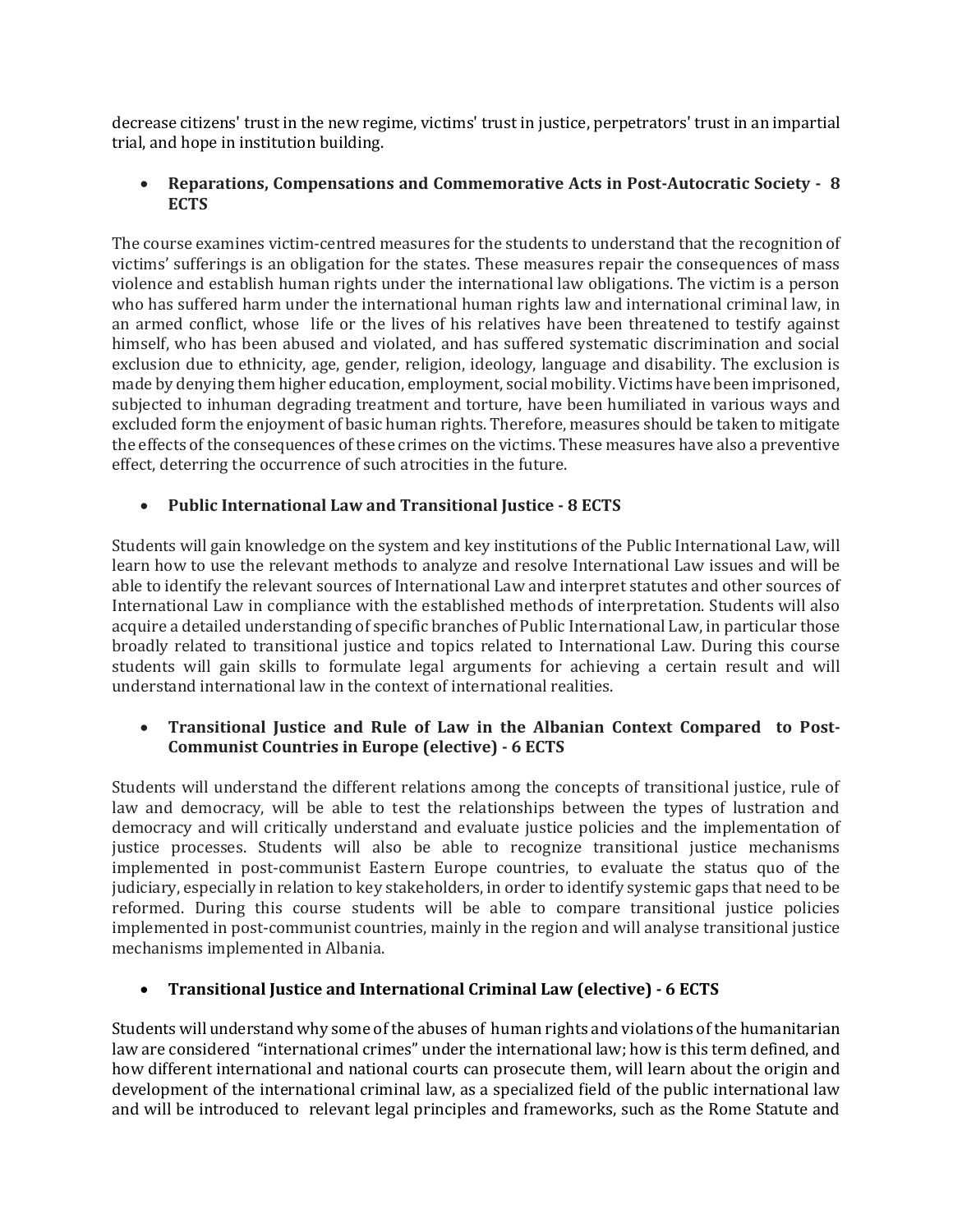the domestic mechanism for the prosecution of international crimes, as well as synergies between them, including what is known as "complementarity".Students will also be able to critically analyse the substantive international criminal law and implement the law to complex factual issues, will be introduced to past and ongoing cases of international justice and will understand their impact and perceptions on transitional societies. During this course students will learn about the objectives and impact of international justice, including how these legal processes intersect with the objectives of transitional justice, such as justice, peace, and reconciliation in affected areas and will be able to analyse how international justice relates to and affects the rights and interests of victims.

### **SECOND YEAR OF STUDIES**

## • **Vetting and Lustration: Role in Democratization - 8 ECTS**

Students will understand the difference between vetting and lustration, and differences in mechanisms, actors and institutions. Vetting and lustration in post-autocratic societies differs from those of post-war societies. However, students will be able to determine why perpetrators should be vetted and lustrated and why their ties to the authoritarian past should be checked.

Upon completion of the course, the students will be able to apply transitional justice measures and understand how concepts related to memory and reconciliation go through historical, cultural and political processes.

## • **Memorial Landscape in Post-Communist European Countries - 8 ECTS**

In this course, we will come to understand the social significance of remembering and remembrance, and the role that public spaces have in the process of political memory. We will approach discourses on memory, public space, remembrance, national identity, political power, and public history in the process of remembering and remembrance. The focus of this course will be the relationship between memory and landscape at the background of communism heritage in the South East European countries after 1989.

## • **Research Methods in Transitional Justice - 8 ECTS**

The purpose of this module is to engage students in the empirical aspects of research in transitional justice contextualizing it in the Albanian social and cultural reality, through an interdisciplinary approach and the use of research methods. Students will be provided with in-depth theoretical and practical knowledge so that they are capable to organize a study in the field of transitional justice using a wide range of methods of data collection and analysis in an interdisciplinary academic field such as transitional justice. Students will also be introduced to ethical frameworks within which research is conducted and to some of the forms of expression and presentation of results in the transitional justice field.

The students will be equipped with the appropriate methodological skills to conduct research on sensitive issues and to interview different categories of study participants.

At the end of the course, students will be able to conduct a research in the field of transitional justice through the application of one of the three main research methodologies.

## • **Transitional Justice and Social Context (elective) - 6 ECTS**

In this course students will learn about the mechanisms and processes employed by transitional justice in post-authoritarian societies, exploring the transitional justice chances of driving social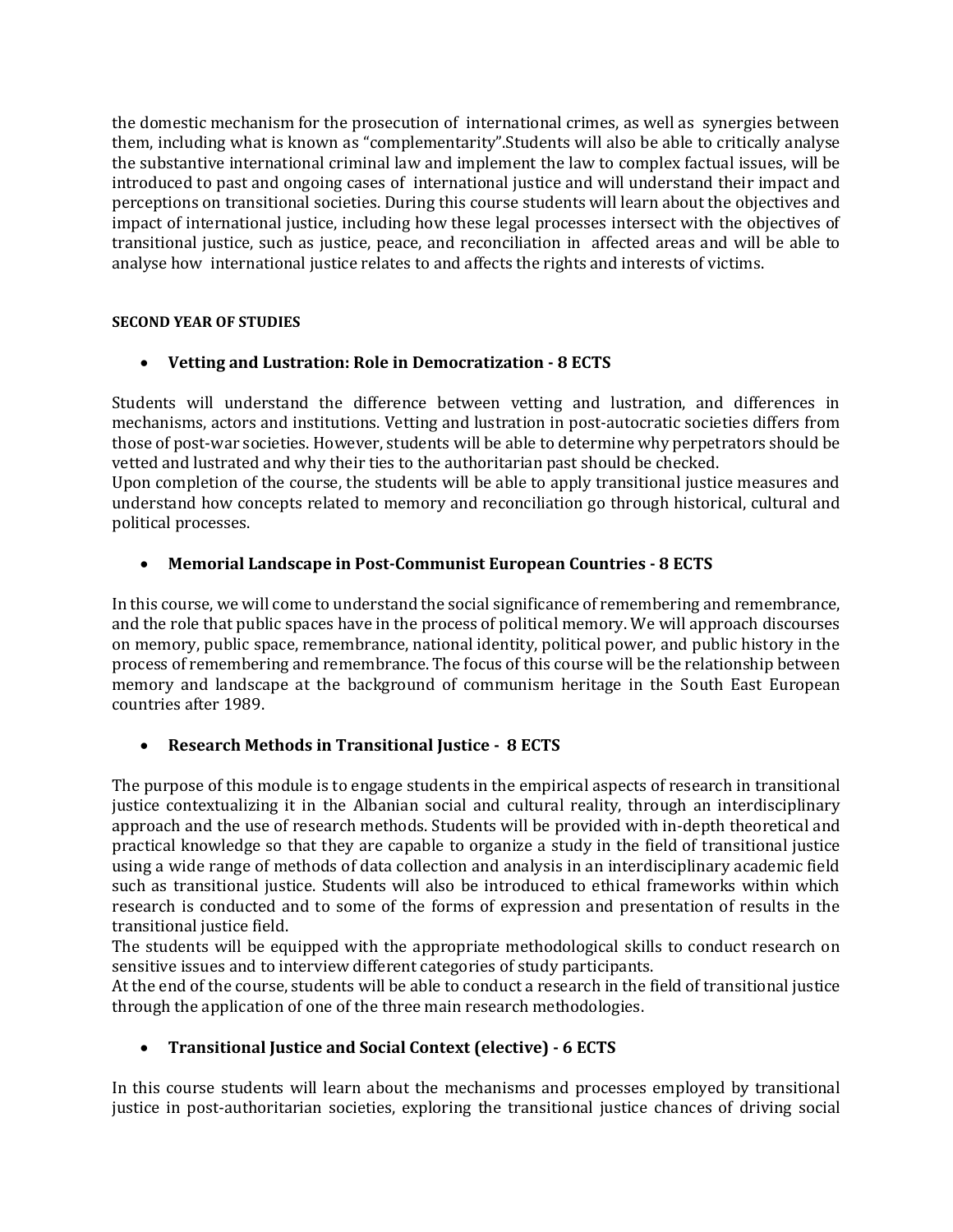change. However, transitional justice is a new scientific field, just like social history; both fields were born as a result of great efforts and activities by human rights activists to resist the blunt violation of human rights., and expand the focus of history beyond political elites by steering it towards wider social and political groups.

According to the United Nations approach to transitional justice, the latter aims to address a number of issues related to denied rights, including economic, social and cultural rights. But there is still no comprehensive initiative to include economic and social violence and cultural rights in the transitional justice -related processes.

## • **History of Truth: Truth Seeking and Denial in Dealing with the Past (elective) - 6 ECTS**

This module on "truth searching and denial" analyzes one of the essential challenges of contemporary history: how to deal with the stories of the totalitarian regime and violence. The search for truth within the field of transitional justice has been a major concern since the 1980s, either by opening the official files, setting up truth commissions, or the developing counter-narratives, as expressed in the case of art and theater. Truth seeking has often been politicized and aligned to political agendas. This course aims to examine how history enables us to recognize the various layers in truth seeking in transitional justice. This would include, as Paul Gready notes, seeing truth as justice, as acceptance, and as naming.

### • **Institutional Internship - 12 ECTS**

The professional internship is a training course that aims to prepare students to undertake field research and apply social research theory through empirical research projects. The professional internship is mainly organized as fieldwork for data collection, a process during which students are taught to define a research question and test it through a survey/interview questionnaire. The data collection stage takes on a special importance in professional internship as it is a prerequisite for the collection of "raw material" for the sociological analysis of a social phenomenon. Students are then guided in the process of data analysis and interpretation based on the analytical methods they learn during the course and the data processing toolkits. Goal: Assist in acknowledging the role of internship in building professional skills as researcher in the transitional justice area.

### • **Microthesis - 18 ECTS**

Microthesis is the research work that the student undertakes independently with the guidance of the respective lecturer.

### **ACADEMIC STAFF**

The Department of Sociology of the Faculty of Social Sciences is the unit that will run the Master program. Fifteen full-time lecturers have been engaged have been engaged to teach in the Master of Science in Transitional Justice program, part of the academic staff of the Faculty of Law, the Faculty of Social Sciences and the Faculty of History and Philology. One lecturer will be engaged part-time. The sixteen professors that will be engaged in teaching in this study program are academic staff with degrees and scientific titles. Three academic staff with the academic title Prof. Dr., four academic staff with the academic title Prof. Assoc. Dr., two academic staff with the academic title Doc. Dr, one academic staff with PhD title and six academic staff with Doctor of Science academic title will be engaged in this program.